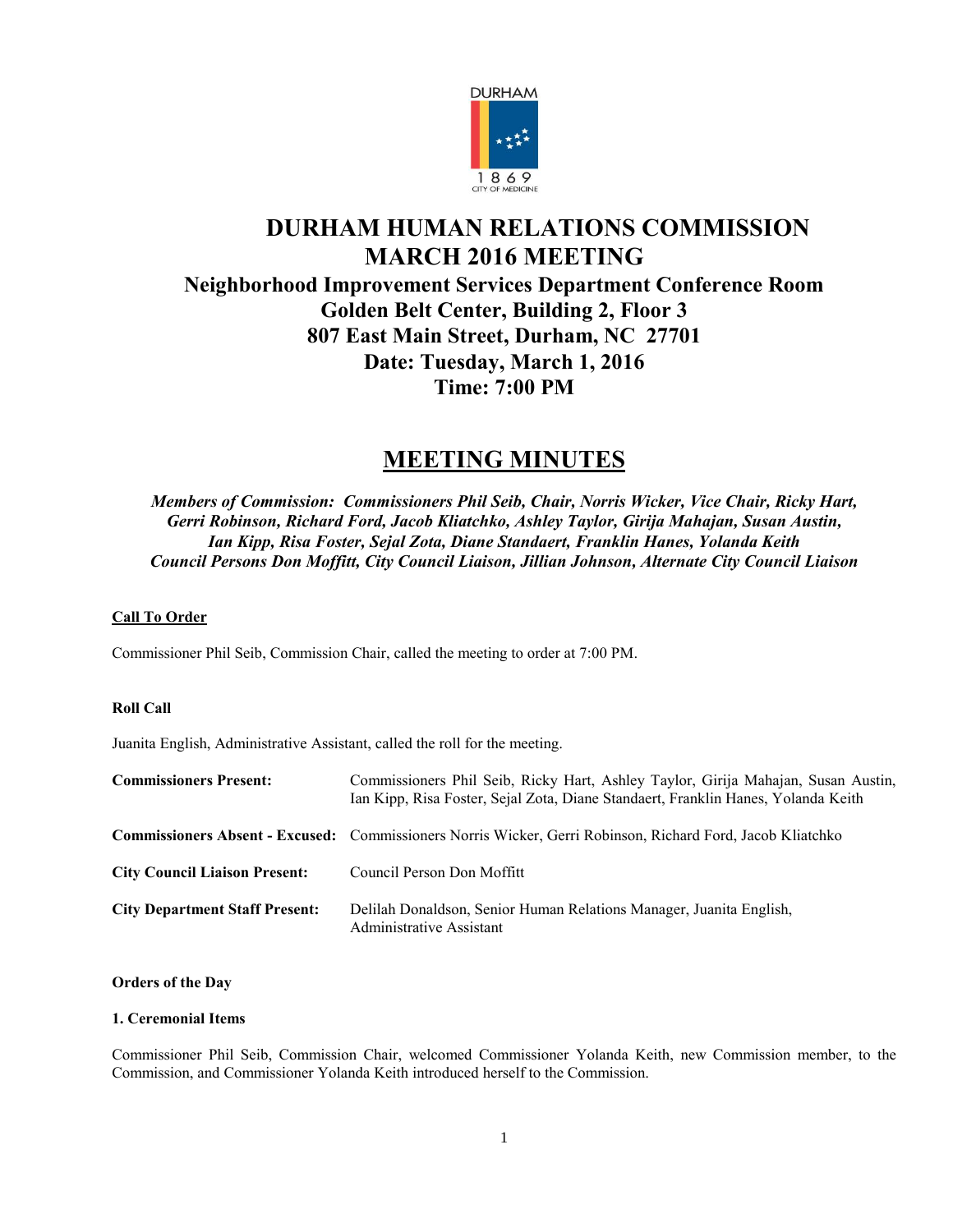## **2. Public Comments**

None

## **3. Approval of Minutes**

Commissioner Risa Foster informed the Commission that it was her understanding that Commissioner Phil Seib, Commission Chair, asked the members of the Bull City Connector Route Change Impact Committee to review the information presented at the DHRC February 2016 meeting to see if there were any actions that the Commission may want to make about the issue, not to specifically make any recommendations to the Commission about the issue at the next meeting. It was agreed that the February Meeting Minutes would be revised to reflect the change in wording about the request for the Bull City Connector Route Change Impact Committee.

Commissioner Risa Foster made a motion to approve the January 2016 Meeting Minutes of the DHRC Meeting held on Tuesday, January 5, 2016, and the February 2016 Meeting Minutes of the DHRC Meeting held on Tuesday, February 2, 2016, with the revision to the minutes; Commissioner Diane Standaert seconded the motion; the motion was approved with ten (10) votes "For" the motion, zero (0) votes "Against" the motion, and one (1) vote "Abstained" the motion made by Commissioner Ian Kipp since he was not present at the February 2016 meeting.

## **4. Presentations**

None

# **5. Executive Committee Report**

Commissioner Phil Seib, Commission Chair, held an Executive Committee Meeting for all Committee Chairs at 6:30 PM.

# **6. Committee & Special Project Reports**

#### **Standing Committees:**

Community Outreach Committee:

Commissioner Norris Wicker, Committee Chair, was not present at the meeting, therefore, there was no report given.

Human Relations Hearing Committee for Housing Appeals:

Commissioner Gerri Robinson, Committee Chair, was not present at the meeting, therefore, there was no report given.

Policies & Procedures Committee:

Commissioner Susan Austin, Committee Chair, informed the Commission that there was nothing to report at this time.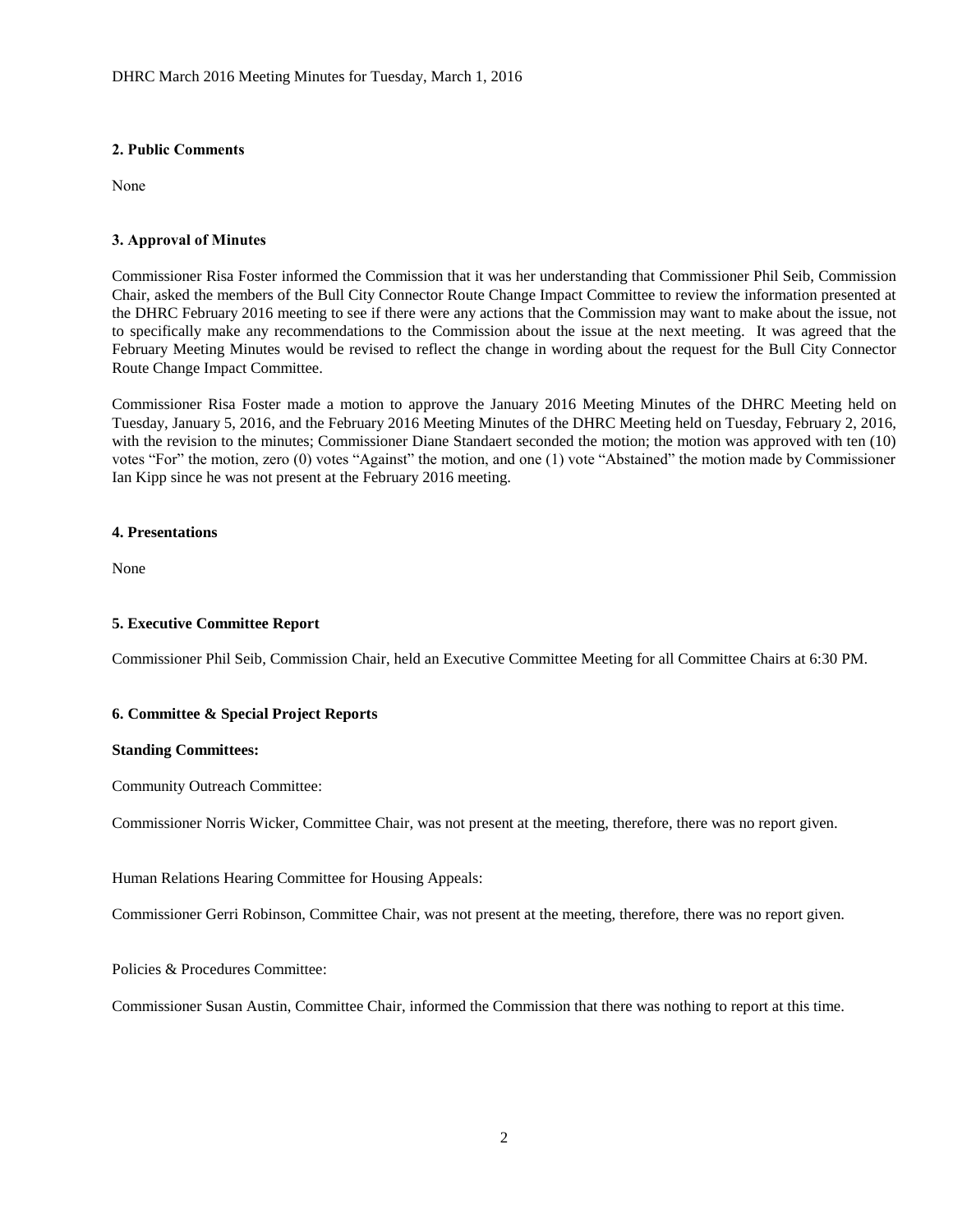Special Events Committee:

Commissioner Ashley Taylor, Committee Chair, provided a report to the Commission with an update on the Human Relations Commission Awards Ceremony to be held on Thursday evening, April 28, 2016, at 6:00 PM until 8:00 PM, at Holton Career & Resource Center with keynote speaker, Attorney Douglas Jones, and that he would also make a presentation on Thursday afternoon, April 28, 2016, at 3:00 PM until 4:30 PM, at City Council Chambers in Durham City Hall.

Commissioner Ashley Taylor, Committee Chair, also provided a report on the nomination process for the Human Relations Commission awards that will be presented at the Human Relations Commission Awards Ceremony, reporting that nominations will be accepted from March 7, 2016 through March 31, 2016, and during the first weeks of April, the committee would review the nominations and make the selections for the awards.

Commissioner Yolanda Keith, new Commission member, joined the Special Events Committee.

#### Website/Marketing Committee:

Commissioner Richard Ford, Committee Chair, was not present at the meeting, so he sent a committee report to Commissioner Phil Seib, Commissioner Chair, which the Chair read to the Commission members at the meeting, reporting that the DHRC Facebook page had 12 new posts during February and 32 views, and the posts had a total of 1771 views; the ICE story from the N&O had 649 views; the announcement of the Women's Forum had 473 views. He reminded everyone that the DHRC meeting minutes are now on the City Website, and that he will put a link to the DHRC meeting minutes on the DHRC Facebook page. He also reminded everyone that it would be great to have some photos from various events to post.

#### **Ad hoc Committees:**

Bull City Connector Route Change Impact Committee:

Commissioner Diane Standaert, Committee Chair, reported to the Commission that the committee looked at the information that was presented at the February DHRC meeting by GoTriangle and Spirit House, Inc., and the committee came up with a list of questions to ask GoTriangle, and the committee talked about follow-up steps. She also reported that Commissioner Richard Ford had sent some questions to the committee for them to look at.

The Commission discussed the Bull City Connector route change impact issue.

Commissioner Diane Standaert made a motion for the committee to review the information and materials provided in the presentations to the Commission, and see if the Commission should act on the information reviewed; Commissioner Susan Austin seconded the motion; the motion was approved with ten (10) votes "For" the motion, zero (0) votes "Against" the motion, and one (1) vote "Abstained" the motion, made by Commissioner Ricky Hart.

Commissioner Phil Seib, Commission Chair, informed the committee that after further review of the information and materials, the committee could recommend to the Commission that more presentations be made to the Commission, if needed on the issue.

Commissioner Diane Standaert, Committee Chair, informed the Commission that the committee would do some fact finding and come back to the Commission with recommendations on the issue.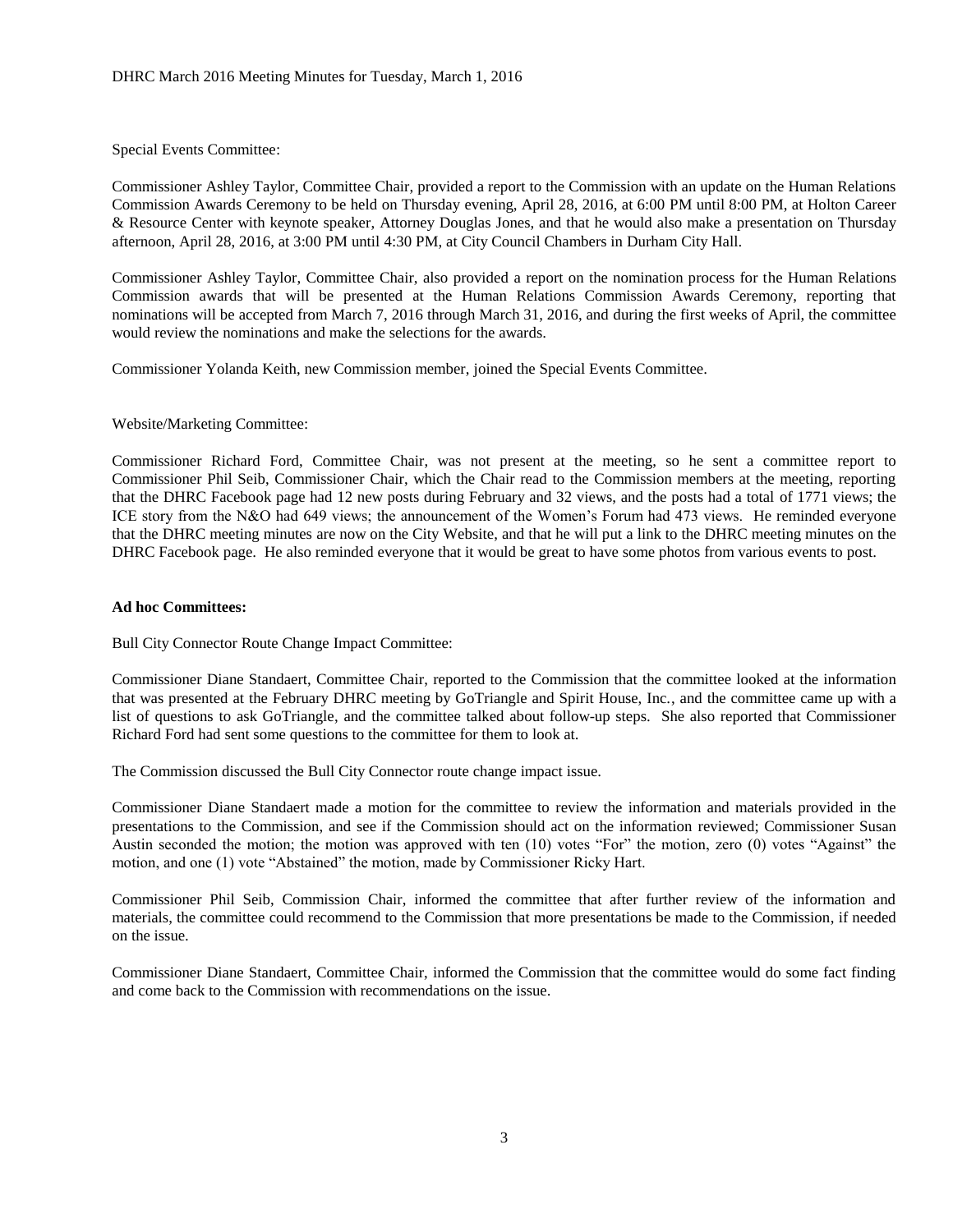Muslim Community Public Forum Committee:

Commissioner Sejal Zota, Committee Chair, gave a report to the Commission on the Muslim Community Public Forum that was held on Monday, February 29, 2016. She commented that she thought the forum was good, and she thanked everyone involved for their hard work and good outreach. She reported that five (5) Commission members attended the forum, and three (3) City Council members attended the forum, and that there was diversity with the attendees of the forum. She informed the Commission that the screening of the WRAL documentary entitled "Faith, Fear and Freedom" by the awardwinning journalist, David Crabtree, was very informative, and that as moderator of the panel discussion, he engaged the attendees in the discussion. She also reported that three (3) organizations sponsored the event along with the Human Relations Commission, the Durham Congregations in Action, DurhamCares, and Rotary Club of Durham.

Commissioner Phil Seib, Commission Chair, thanked Commissioner Sejal Zota, Committee Chair, for her hard work in organizing the Muslim Community Public Forum event.

#### **7. Commissioner Communications and Announcements**

None

#### **8. Human Relations Manager's Report**

Delilah Donaldson, Senior Human Relations Manager, provided the Commission with the Human Relations Manager's Report for February 2016 and the HUD Fair Housing Case Report for February 2016.

## **8.01 Human Relations Communications/Announcements**

Delilah Donaldson, Senior Human Relations Manager, provided the Commission with the Human Relations Division Calendar for March 2016.

Delilah Donaldson, Senior Human Relations Manager, informed the Commission that March is "Women's History Month." She invited everyone to the 14<sup>th</sup> Annual Women's Forum celebrating "Women's History Month" to be held at City Council Chambers in Durham City Hall on Thursday, March 24, 2016, at 6:00 PM until 7:30 PM. She asked everyone to invite their family, friends, and associates, especially young people that could benefit from hearing the inspirational success stories of the panelists.

Commissioner Phil Seib, Commission Chair, asked that the Women's Forum flyer be emailed to the Commission members so that they could email it to their contacts.

Note: On Monday, March 7, 2016, Juanita English, Administrative Assistant, emailed the Women's Forum flyer to the Commission members; copy of email and flyer attached, (see Attachment 1 & 2).

Delilah Donaldson, Senior Human Relations Manager, informed the Commission that April is "Fair Housing Month." She informed the Commission that there would be an orientation presentation in April, in which Keith Chadwell, Deputy City Manager, and Emanuel McGirt, Senior Assistant City Attorney, would speak to the Commission.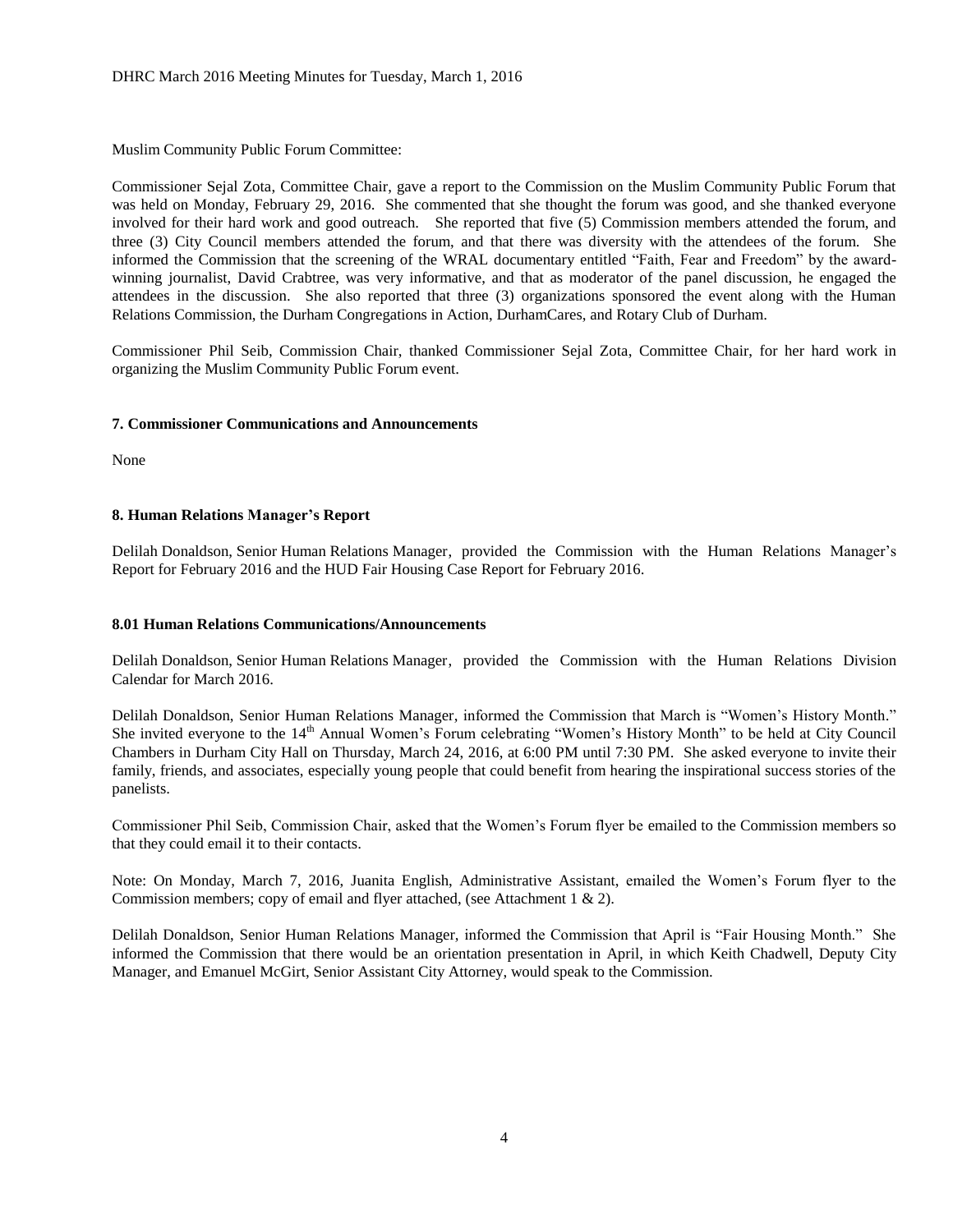#### **9. Old Business**

Update on Durham Detained Youth in ICE Custody:

Commissioner Girija Mahajan gave an update report to the Commission on the Durham detained youth in ICE custody. She reported that Wildin David Guillen Acosta was still in custody in a Georgia detention facility. She reported that after the Commission passed the resolution on Tuesday, February 2, 2016, against ICE raids on Durham youth, the Durham Public School Board passed a similar resolution on Thursday, February 11, 2016, opposing ICE actions and deportation of Durham students. She reported that on Thursday, February 23, 206, the faculty of Riverside High School walked to the U.S. Post Office and mailed homework to Wildin. She informed the Commission that another student was picked up by ICE while waiting for the school bus, and she commented that there has been a drop in school attendance for fear of ICE raids in the schools.

Commissioner Diane Standaert asked if the resolution was going to be sent to the state congressmen. Commissioner Phil Seib, Commission Chair, informed the Commission that he had sent the DHRC resolution to Congressman Price.

City of Durham Human Relations Survey:

Commissioner Phil Seib, Commission Chair, informed the Commission that he has prepared the City of Durham Human Relations Survey with six (6) questions on the survey. He asked the Commission members to send him ten (10) organizations each by Thursday, March 10, 2016, that they want to take the survey, and he will email the organizations by Saturday, March 12, 2016, asking them to participate in the survey, along with the survey link.

The Commission members asked questions about the Human Relations Survey that Commissioner Phil Seib, Commission Chair had created, and asked about reviewing the survey before it is sent to the organizations that the Commission members provide to the Chair. Commissioner Phil Seib, Commission Chair, indicated that he did not want to delay the survey from going out to the organizations any longer.

Note: After the meeting, Commissioner Phil Seib, Commission Chair, sent an email to the Commission on Wednesday, March 2, 2016, indicating that he realized that the Commission members had a right to give feedback and generate questions for the survey, so he informed the Commission that he had decided to wait until April to release the survey, so that the Commission members could review the survey, and he attached the survey for review to his email; copy of email and survey attached, (see attachment 3 & 4).

Development of Priority Subjects for 2016:

Commissioner Phil Seib, Commission Chair, asked the Commission members to email him their most important human relations issues, and the one (1) most important human relations issue that the Commission decides on, along with two (2) most important human relations issues from the survey responses, would be the three (3) human relations issues that the Commission will work on.

The Commission members inquired as to when the Commission would be working on the three (3) issues, since fiscal year 2016 is almost over, and the Commission does not conduct any business at the May meeting except for election of officers, and the Commission does not meet at the beginning of fiscal year 2017 for the month of July due to vacation and the month of August due to "National Night Out," and if a new Commission chair is elected, the new chair may want to work on different issues.

The Commission discussed the possibility of conducting other business in May in addition to election of officers. Commissioner Phil Seib, Commission Chair, asked Commissioner Susan Austin, Committee Chair of Policies & Procedures Committee, to review the DHRC Rules of Procedure & Powers & Duties on the issue of not conducting any business at the May meeting except for election of officers, and report back to the Commission at the next meeting.